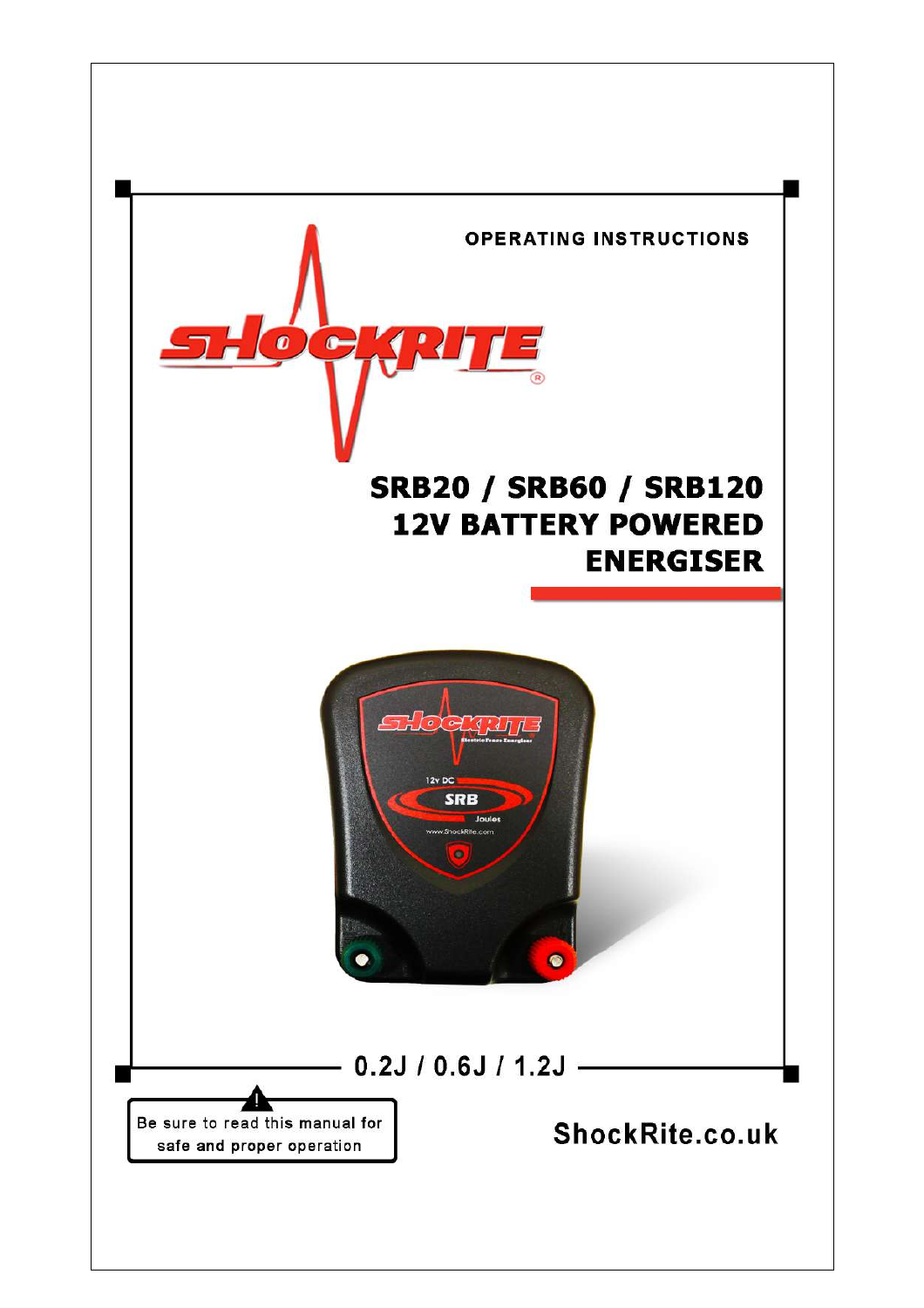### <span id="page-1-4"></span><span id="page-1-3"></span><span id="page-1-2"></span><span id="page-1-1"></span><span id="page-1-0"></span>**Contents**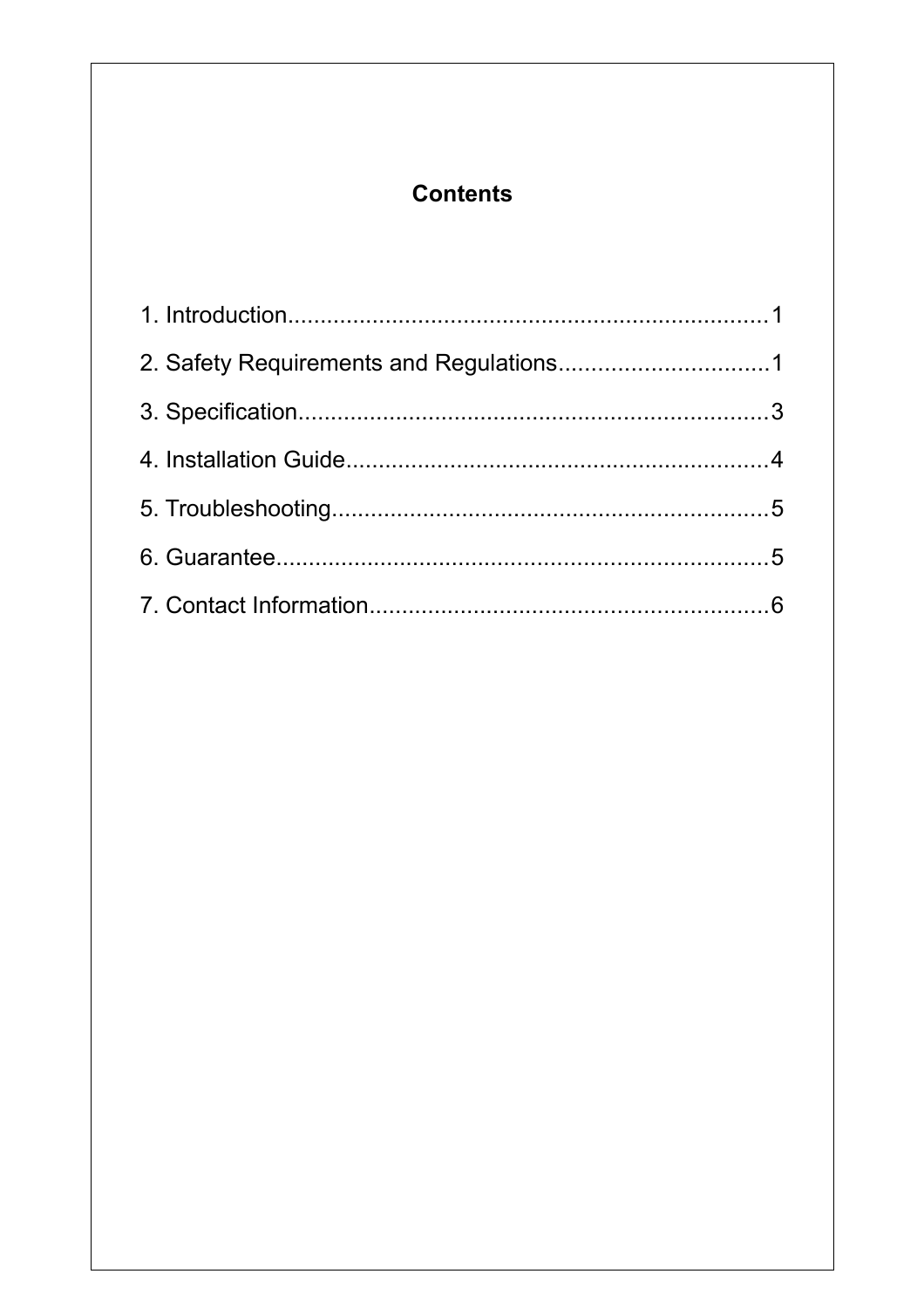### **1. INTRODUCTION**

Thank you for buying a ShockRite electric fence energiser. This energiser has built-in lightning protection devices to reduce the risk of lightning damage, and has built-in RFI (Radio Frequency Interference) suppressed circuitry. If for any reason you are not happy with your purchase, please return the energiser to your dealer within 30 days of purchase and we will give you a full refund. Please read this manual carefully before installation.

This manual refers to ShockRite electric fence energisers SRB20, SRB60, and SRB120.

### **2. SAFETY REQUIREMENTS AND REGULATIONS**

**WARNING: Please read the following installation requirements and regulations:**

- Ensure energiser is turned off before touching fence.
- Do not submerge energiser in water or expose to possible flooding.
- Keep battery in a well ventilated area.
- For animal use only, warning signs must be displayed.
- Make sure energiser is well earthed in continuous damp soil.
- Poor earthing, insulation or excessive vegetation will reduce the effectiveness of the energiser.
- Do NOT climb over, through or under a multi -wire electric fence, use a gate or a specially designed crossing point.
- Avoid electric fence configurations that are likely to lead to the entanglement of animals or people.
- Electric fences should be installed and operated so that they cause no electrical hazard to persons, animals or their surroundings.
- Children or infirmed persons must be supervised at all times.
- Do not place combustible materials near the fence or energiser connections. In the event of a fire, the energiser must be disconnected.
- Do not dismantle or attempt to make any changes to the energiser yourself.
- Do not supply an electric fence from two separate energisers or from independent fence circuits of the same energiser.
- Only one energiser at a time can be connected to any fence.
- The minimum distance allowed between two separate electric fences powered by their own energiser is 2.5m, should these fences need to be connected this can only be done using non conductive material.
- Do not electrify barbed or razor wire.
- In areas of public access, use an electric fence warning sign every 10m (33ft) to identify the electrified wire(s).
- Crossing with overhead power lines should be avoided wherever possible. If such a crossing cannot be avoided, it should be made underneath the power line and at right angles.
- If connecting leads and electric fence wires are installed near an overhead power line, the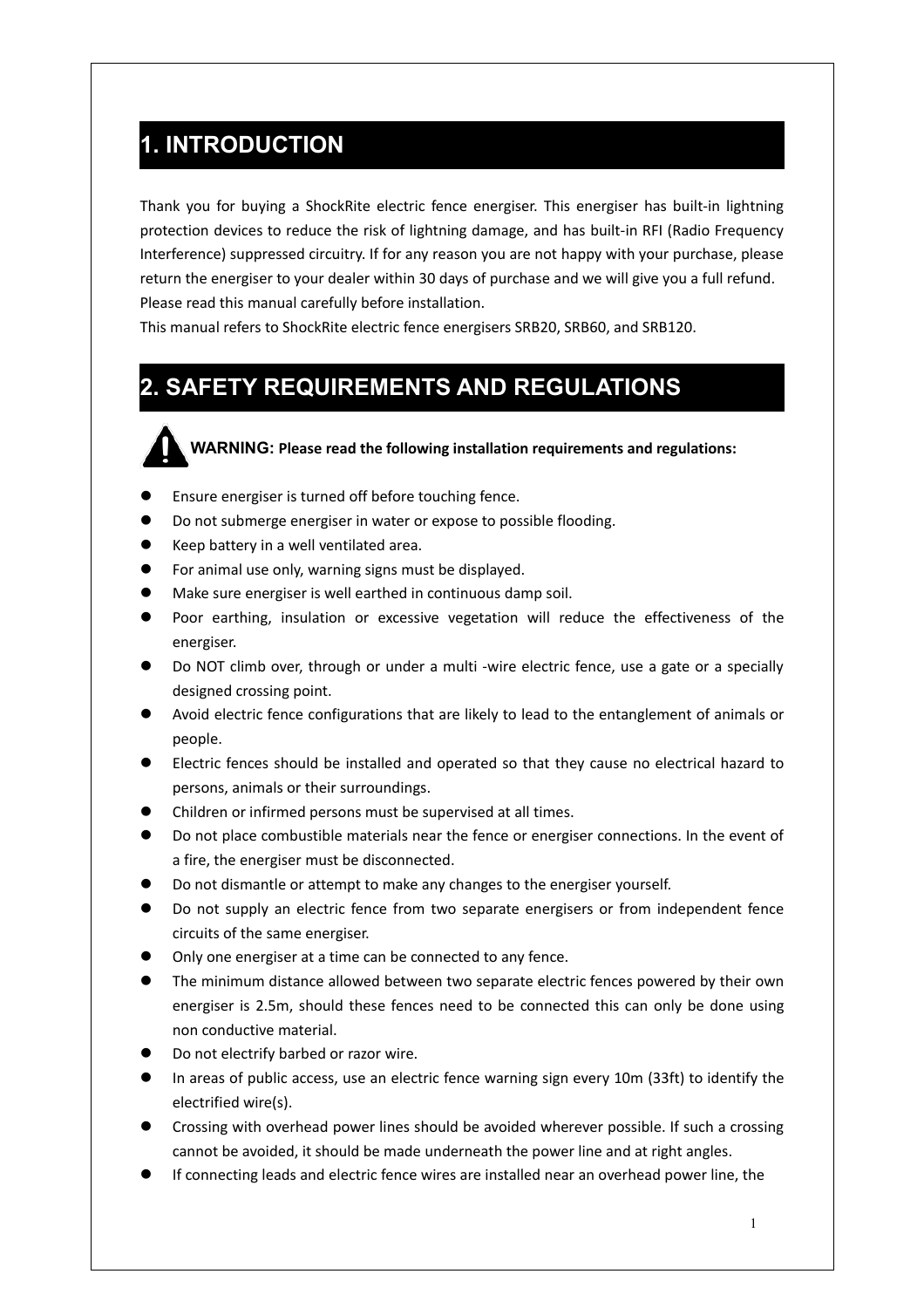clearances should be not less than those shown below:

| <b>Power Line Voltage</b> | <b>Clearance</b> |
|---------------------------|------------------|
| (Voltage)                 | (Metres)         |
| <b>Under 1,000</b>        | З                |
| Between 1,000 and 33,000  |                  |
| Over 33,000               |                  |

 If connecting leads and electric fence wires are installed near an overhead power line, their height above the ground should not exceed 3m.

This height applies either side of the orthogonal projection of the outermost conductors of the power line on the ground surface, for a distance of:

- 2 metres for power lines operating at a nominal voltage not exceeding 1,000 volts;
- 15 metres for power lines operating at a nominal voltage exceeding 1,000 volts.
- Electric animal fences intended for deterring birds, household pet containment or training animals such as cows need only be supplied from low output energisers to obtain satisfactory and safe performance.
- For electric animal fences intended for deterring birds from roosting on buildings, no electric fence wire should be connected to the energiser earth electrode. A warning sign should be fitted to every point where persons may gain ready access to the conductors.
- Fence wiring should be installed well away from any telephone line, telegraph line or radio aerial.

**Caution:** Arcing on the fence will cause radio interferences. Vegetation and other causes of arcing must be removed and maintained.

- The size of the warning sign must be at least 100mm x 200mm.
- The background colour of both sides of the warning sign should be yellow. The text on the sign should be black and should show either:
	- "CAUTION: Electric Animal Fence" or,
	- The symbol shown:



 The inscription must be indelible, inscribed on both sides of the warning sign and have a height of at least 25mm.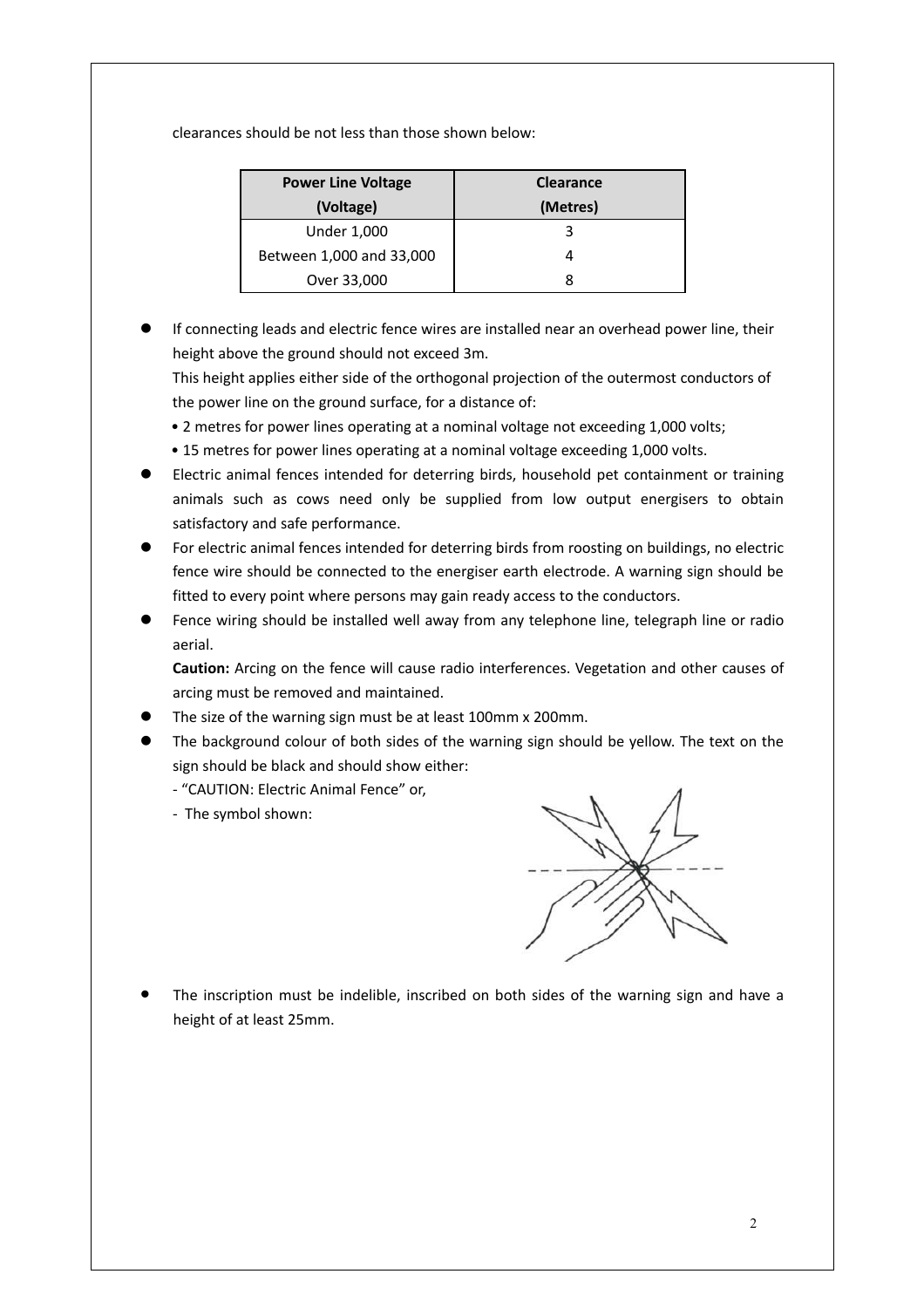### **3. SPECIFICATION**



| 1. Pulse/ Low Battery Indicator   5. On/Off Switch |                |
|----------------------------------------------------|----------------|
| 2. Earth Terminal                                  | 6. Earth Stake |
| 3. Fence Terminal                                  | 7. Wing Bolt   |
| 4. Battery Connection Cable                        |                |
|                                                    |                |

#### **Contents:**

- 1 x Battery operated Energiser 1x Fence Wire
- 

#### **Features:**

- 1. Weatherproof heavy duty case 2. Low average current use
- 
- 
- 7. Easy-access terminals, and mounting brackets for quick connection and installation

**Weight:** 1.0kg. **Size:** 175mm x 135mm x 60mm **Ingress Protection Rating:** IP44

- 
- 1 x Earth Wire 1 x Earth Stake/Mount & Wing Bolt
	-
- 3. On/Off Switch 4. Pulse Indicator
- 5. CE, ROHS approved 6. Low battery Indicator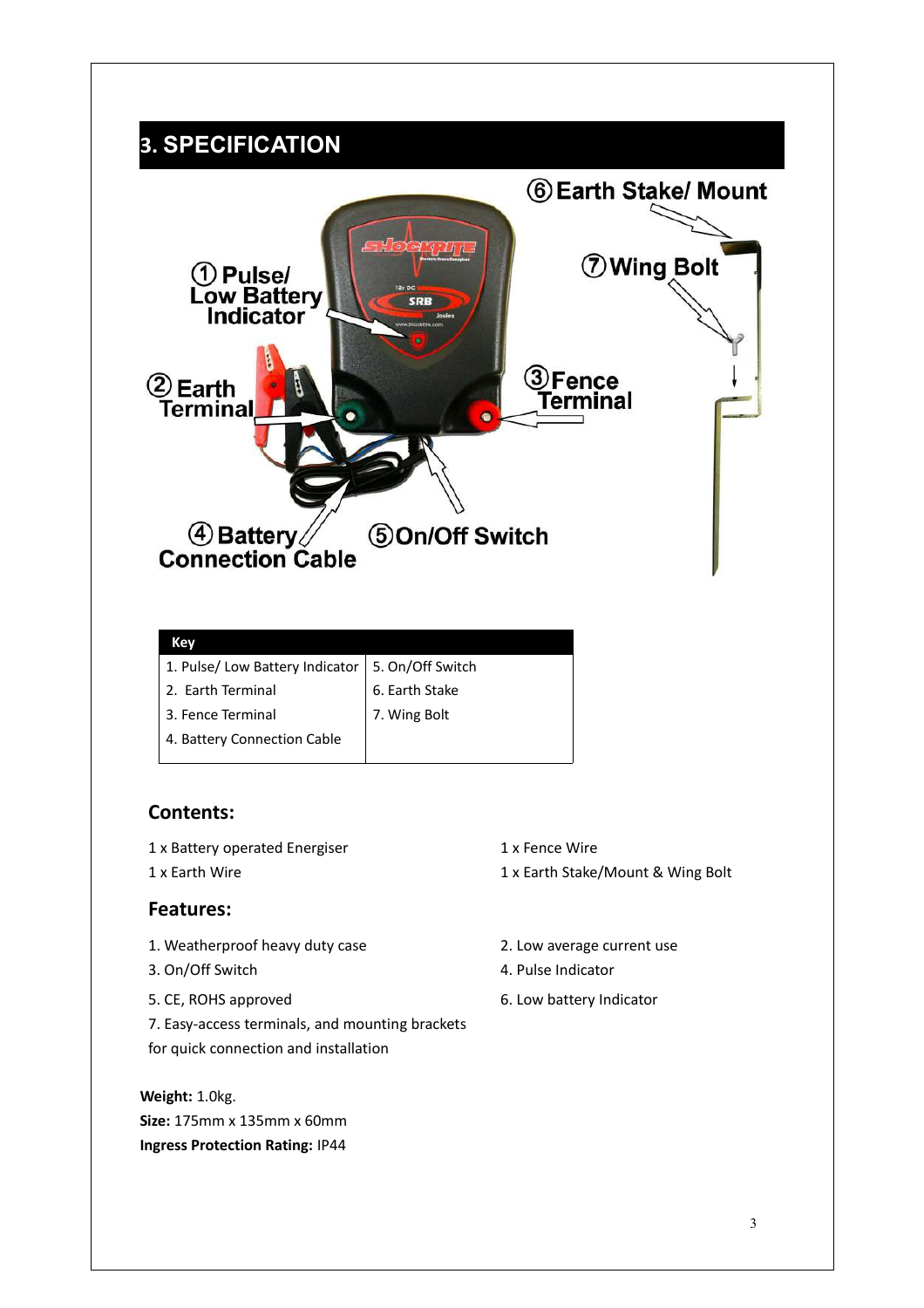### **Characteristics:**

| <b>Model</b>  | Output        | <b>Stored</b> | <b>Power</b>  | Open         | <b>Power</b>       | 500 Ohm      | <b>Power</b> |
|---------------|---------------|---------------|---------------|--------------|--------------------|--------------|--------------|
| <b>Number</b> | <b>Energy</b> | <b>Energy</b> | <b>Source</b> | <b>Volts</b> | <b>Consumption</b> | Load         | Length       |
|               | (Joules)      | (Joules)      |               |              |                    | <b>Volts</b> | (km)         |
| <b>SRB20</b>  | 0.2           | 0.25          | 12V           | 8,500        | 25mA               | 4,500        | 3            |
| SRB60         | 0.6           | 0.7           | 12V           | 10,000       | 60 <sub>m</sub> A  | 4.500        | 10           |
| <b>SRB120</b> | 1.2           | 1.3           | 12V           | 10,000       | 120 <sub>m</sub> A | 5,600        | 20           |

\*\*Distance is based on single strand high tensile galvanized wire (no vegetation)

## **4. INSTALLATION GUIDE**



#### *(Image for illustration purposes only)*

#### **Step1. Mounting the Energiser**

Connect the two sections of the earth stake together using the wing bolt provided, and insert the earth stake into moist soil.

Ensure the energiser is correctly mounted onto the earth stake by its mounting point to prevent water damage.

#### **Step 2. Earthing the Energiser**

Place the earth stake in continuously damp soil. Using the earth connection cable provided attach the cable to the earth terminal of the energiser and then attach the crocodile clip to the earth stake (which the energiser is mounted on).

#### **Step 3. Connecting Energiser to Fence**

Connect the energiser's live terminal to the fence using the red connection cable provided.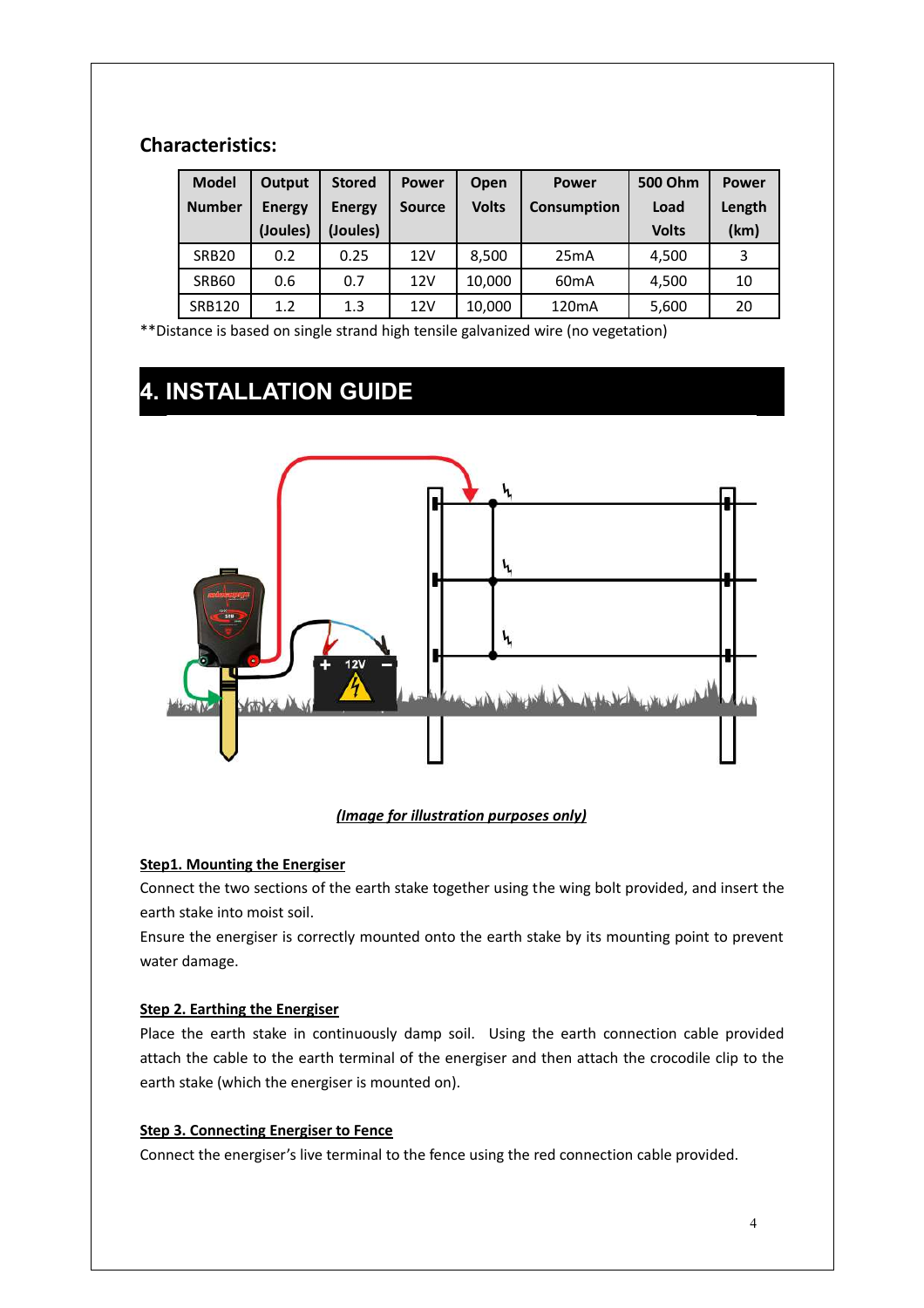#### **Step 4: Connecting to Power Supply**

Connect the red crocodile clip to the "+" on the battery and the black crocodile clip to the "-" on the battery. Recommended battery for energiser operation is a 85 Ah 12 volt Leisure battery. (Battery Not Included )

#### **Step 5. Operation**

Under normal operation the LED on the unit will flash green once every 1.5 seconds, if the battery voltage drops to 11.6 volts or less the led on the energiser will flash red and at a slower pace (every 2.5 seconds) to conserve power.

### **5. TROUBLESHOOTING**

| Fault                              | Solution                                                                                                                                                                                                                                                              |
|------------------------------------|-----------------------------------------------------------------------------------------------------------------------------------------------------------------------------------------------------------------------------------------------------------------------|
| The Pulse<br>indicator light       | Check that all connections in the fence and earth system are firm and<br>secure. If necessary, clean away any corrosion.                                                                                                                                              |
| is flashing, but<br>the electric   | Check that the earth stake is pushed firmly into good conduction soil                                                                                                                                                                                                 |
| shock delivered<br>by the fence is | Check for faults in the fence-line caused by trees or vegetation. If<br>necessary, remove obstructions and mend the fence.                                                                                                                                            |
| weak                               | Check that the energiser is adequate for the length of the fence. If<br>necessary, reduce the length of the fence or reduce the number of fence<br>wires. Alternatively, divide the fence-line into smaller zones, with each<br>zone powered by a separate energiser. |
| The Pulse                          | Check that the energiser is switched on                                                                                                                                                                                                                               |
| indicator light<br>is not flashing | Check the battery is fully charged                                                                                                                                                                                                                                    |
|                                    | Check that the red lead is connected to the $(+)$ terminal of battery,<br>black lead to (-) terminal                                                                                                                                                                  |

**Warning:** Do not dismantle the unit to repair. Please contact your supplier.

### **6. GUARANTEE**

We offer a **3 Year Warranty** starting from the date of the purchase. We will only perform warranty services when the unit is returned to us un-tampered. If these requirements are not fulfilled, we reserve the right to void warranty.